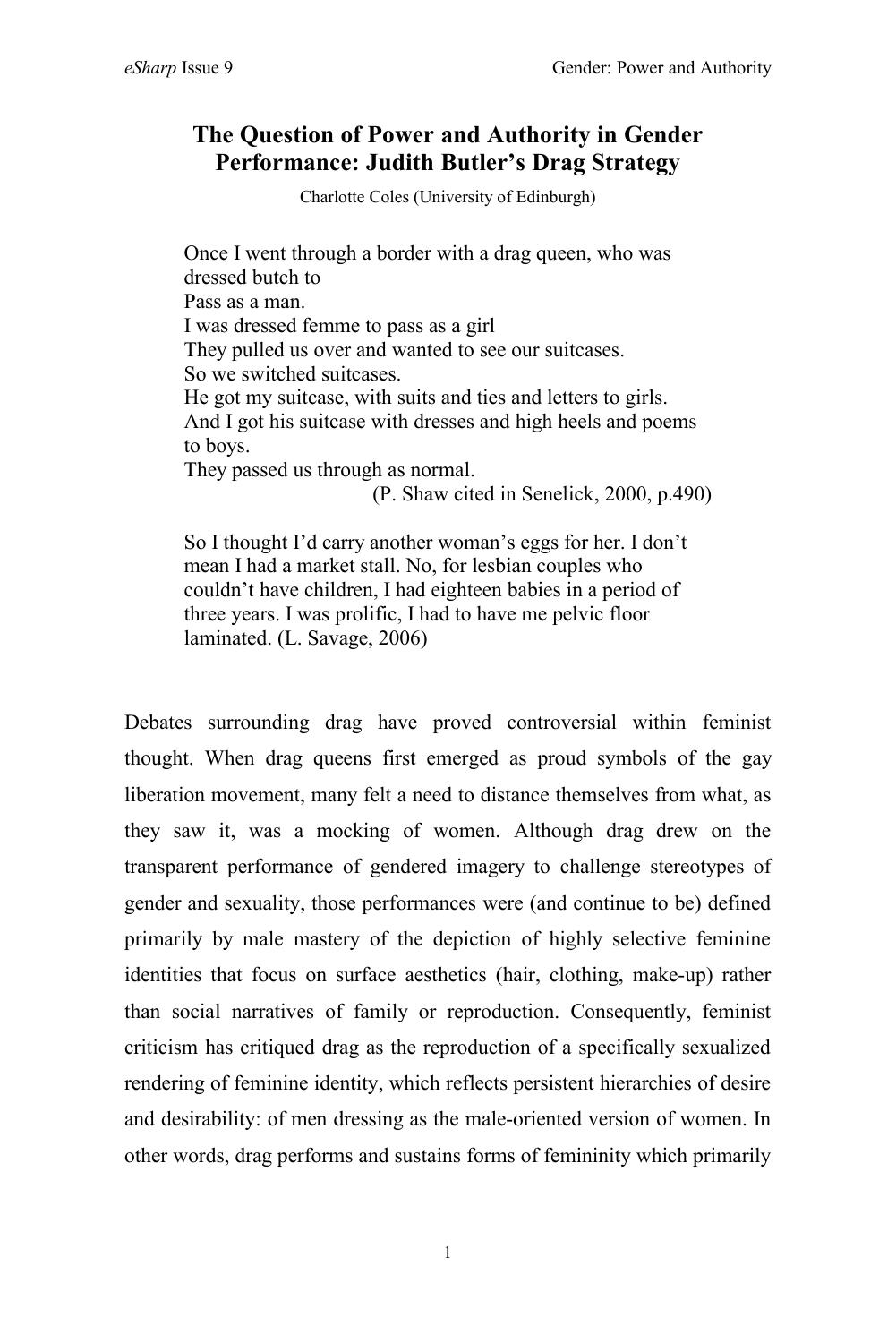serve patriarchal interests. As such, discussions of drag have marked the cutting-edge between feminist and queer theoretical discourse.

Judith Butler's discussion in *Gender Trouble (*1990, pp.79-149) aroused much controversy by politicising drag as a postmodern tool with which to radically reassess universalized and reductionist feminist thought. Although Butler's subsequent works, notably *Bodies That Matter* (2004), have qualified that reliance on drag as the prime example of performative gender, her original claims provide the strongest argument for drag as a transgressive strategy. By revisiting Butler's earlier claims for drag, I want to argue that the feminist discomfort surrounding drag's claim to transgression stems from drag's role in sustaining retrogressive power hierarchies, which in turn directs critical attention to the reiterative persistence of underlying binaries, that is to say, socially created gender dichotomies. Drag's failure to escape from existing gender binaries illustrates the persistence of power hierarchies within which that attempt takes place.

Butler's theory will be broken down into four broad themes to form the structure of the discussion: the disintegration of the subject, the creation of new narratives, the denaturalization of the body and the breakdown of compulsory heterosexuality. I argue that Butler's assumption that drag exposes the instability of the subject needs to be scrutinized; not any drag will do. Butler's analysis of drag fails to take fully into account the actualities and consequences of the binary hierarchy of power. Leading from this contention, I argue that drag can create a greater space within feminist discourse for creation of progressive gender norms, but that this is by no means certain. Drag is ambiguous in its meaning, expression and consequences; a laissez-faire attitude towards gender expression should not be taken. On that basis, I offer a recognition of drag's work in bringing the body back into feminist discourse, but argue that the female body should not become obscured by its parody. Finally, I want to assert that drag can be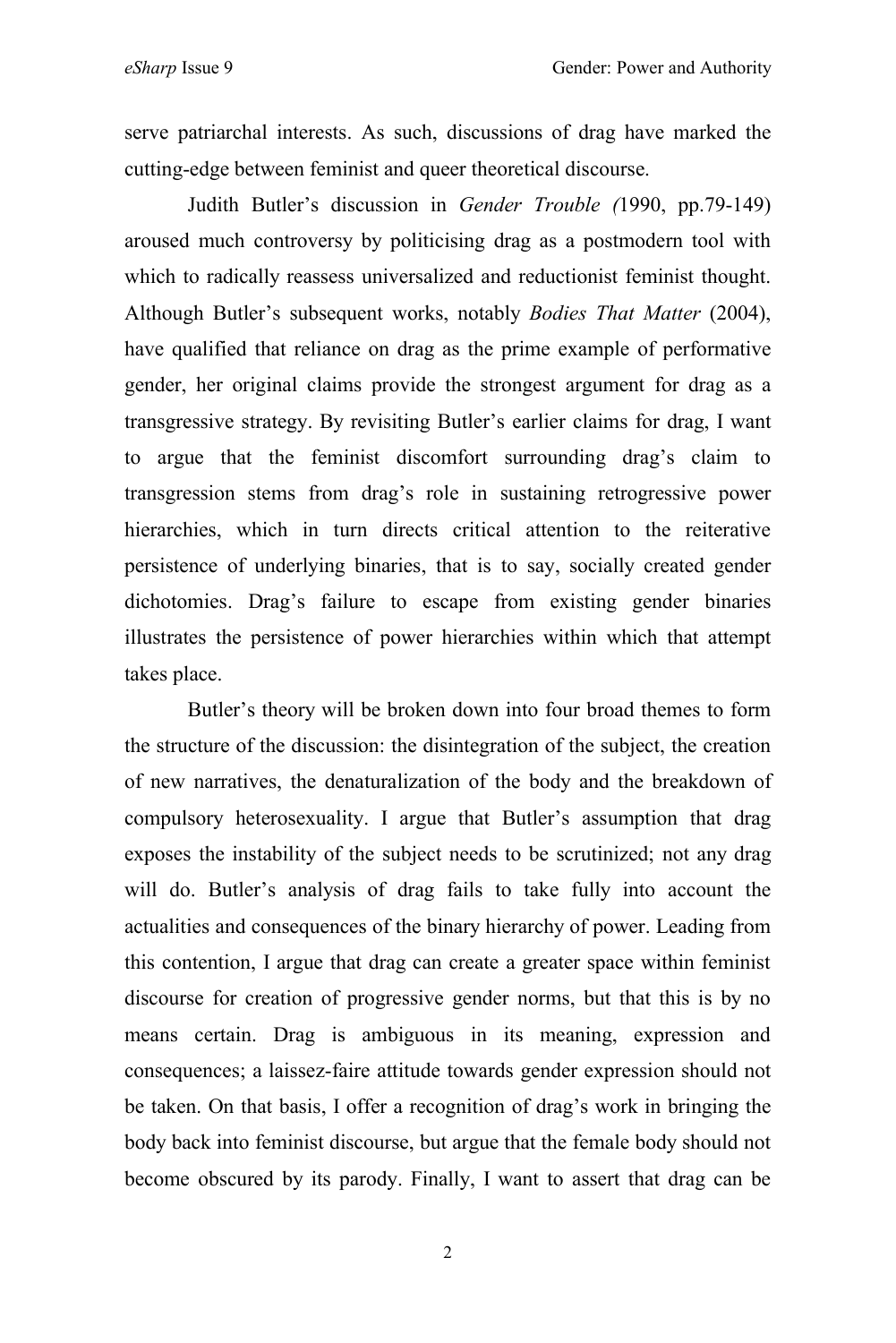useful in critiquing compulsory heterosexuality, but with the proviso that drag should not simply be used to colonize female sexuality. Throughout these explorative sections runs an argument for a qualified acceptance of drag as a transgressive strategy, alongside the recognition that this strategy is influenced by gender hierarchies which affect the material lives of humans gendered as women. Drag can, and does, fail to transcend oppressive norms at times, as it cannot escape its context. Drag does, however, expose the need to accept in all feminist strategies the diversity and plurality of female gendered, classed, racial and sexualized experience.

## **The integrity of the subject under interrogation**

One of Butler's claims is that central elements of second wave feminism make too concrete the unstable category of *woman*. Through the promotion of the female gender as socially constructed, feminists began to ask what was involved in creating a woman. For example, feminists such as Gilligan (1982) wrote of a conception of women as developing through mothering and a greater capacity for morality and empathy. Postmodernist feminists (Butler, 1990; Flax, 1987) have criticized this strand of feminist theory by pointing out, firstly, that by defining what constitutes a woman, the theorists are merely replacing Enlightenment thought with their own brand of foundationalist truths surrounding the integrity of the subject *woman* and, secondly, that by creating inside and outside spaces, where only the outside (gender) can be deconstructed, but the inside (sex) is essentialized, sexual binaries remain out of reach of transformation. Butler uses drag to problematize these assumptions and provide the possibility of transgressing gender categories and sex/gender binaries.

The argument against the integrity of the subject runs along the following lines. Gender is constructed through a 'stylized repetition of acts' which 'founds and consolidates the subject' (Butler, 1990, p.140). Butler challenges the notion of a presumptive 'I' that does its gender, a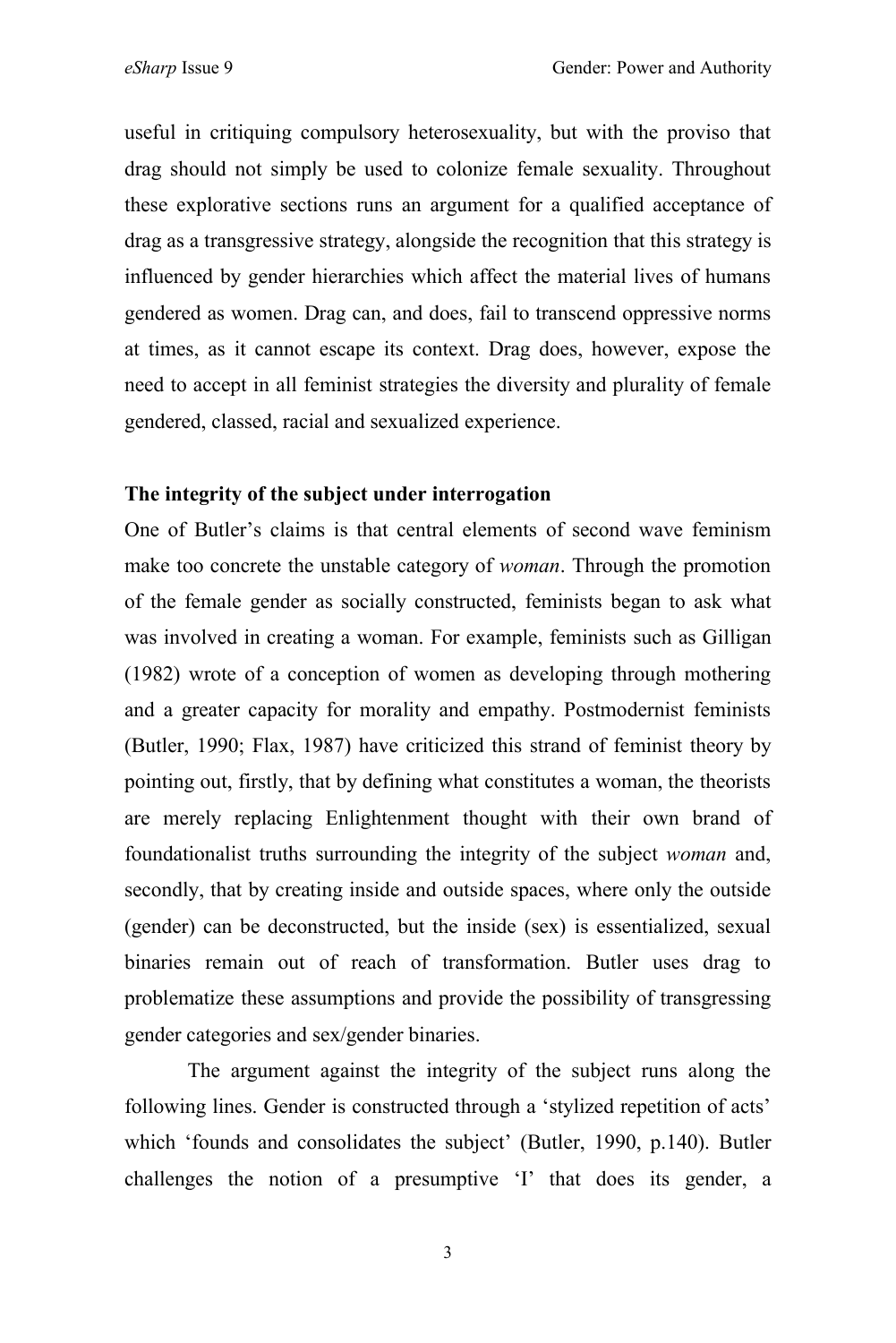presumption Beauvoir (1953) is making when she posits that *one* becomes a 'woman'(Beauvoir, S. cited in Butler, 1990, p.141) . For Butler, there is no original subject behind gender expressions, no performer behind the mask of performance: the 'I' only emerges through performative gender relations (2004, p.338). By providing a pastiche of repeated gender actions, drag 'mocks both the expressive model of gender and the notion of a true gender identity' (Butler, 1990, p.137). Drag dramatizes and makes explicit mundane, everyday gender rituals and, through this repetition of gendered actions, suggests that essentialist presumptions about correct or authentic genders can be reworked (Butler, 1990, p.338); the sight of a person with male genitalia reproducing femininity makes apparent the social mechanisms of gender oppression so that an audience can see its workings. By parodying a gender performance with no original, drag questions the 'ontological integrity of the subject' *woman* as authentic and essential (Butler, 1990, p.325). If identity is constructed through a compulsory repetition, then drag's transgressive quality can be seen 'within the possibility of a variation on that repetition' (Butler, 1990, p.145). Drag can be read as a disloyalty to traditional gender expressions, thereby denying claims of the essential nature of gender.

This disloyal repetition of authentic identity can be seen in a number of drag performances. Butler opens her chapter on drag in *Gender Trouble* (1990) with description of Greta Garbo. Garbo is viewed within the gay community as high camp (Newton, 1979, p.103); a drag act of sorts. She is uber-femme, beyond any naturalistic portrayal of femininity. As such, she uses gender icons and signifiers to show up 'authentic' feminine performance as just that, a performance. Equally, the camped-up portrayals of masculinity in gay culture - the cowboy, the sailor - denaturalize more ordinary portrayals of masculinity and confuse notions of authenticity in judging gender expressions (Edwards, 1994, p.49). Butler uses the documentary *Paris is Burning* (1990), which tells the stories of various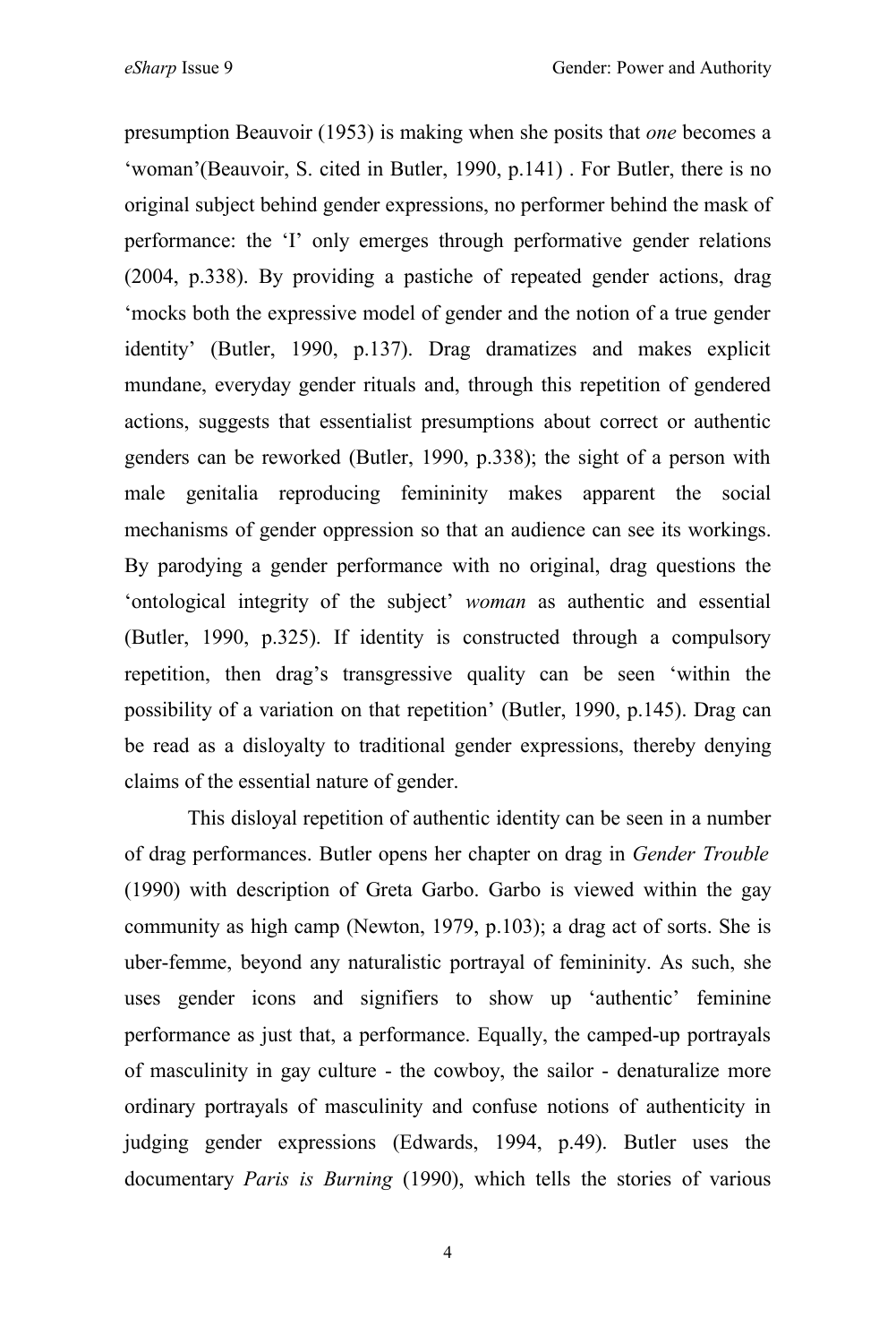participants of underground Drag Balls in New York in the late 1980s, to provide examples of performances which confuse and transcend gender norms. The petite Venus Xtravaganza passes easily for a young white woman; she can reproduce femininity with ultra realness(a term used within the drag ball community to signify the ability to represent very closely a particular gender image) and yet is officially the wrong sex, thereby confusing the notion of a correct or authentic sex.

Drag thus pulls biological sex into the gendered gaze; 'drag fully subverts the distinction between inner and outer psychic spaces' (Butler, 1990, p.137). Traditionally, what is outside – appearance, sex role – has been separated from what is inside – essence, genital sex. Butler argues that this is a false distinction and that female impersonators point out its arbitrary nature. A character from the musical *Hedwig and the Angry Inch* provides a useful study in exploring this idea: Yitzhak is biologically female but dresses as a man, thus hir (outside) appearance or sex role is masculine but hir (inside) essence or sex is female. One day s/he gets a job as a drag queen and s/he begins to dress as a woman, thus hir (outside) appearance becomes female but it is made clear that hir (inside) essence remains male. Drag's affect is thus to 'wrench the sex roles loose from that which supposedly determines them, that is, genital sex' (Newton, 1979, p.103). Transgender debates are at the forefront of the political battle to make gender less dependent on anatomy. Recently in New York, a law was amended to allow people to alter the sex on their birth certificate without having to have sexchange surgery (Cave, 2001). In this very concrete way, drag is proving itself to be a transgressive strategy to break down rigid gender categories.

Butler's use of drag to destabilize an emphasis on the subject has become the focus of a variety of critiques. For some, taking Butler's theories to their end-point leaves the feminist project without a protagonist and hence at a dead-end. Postmodernism is accused of 'deconstructing everything and refusing to construct anything' (Alcoff cited in Nicholson, 1992, p.62) in the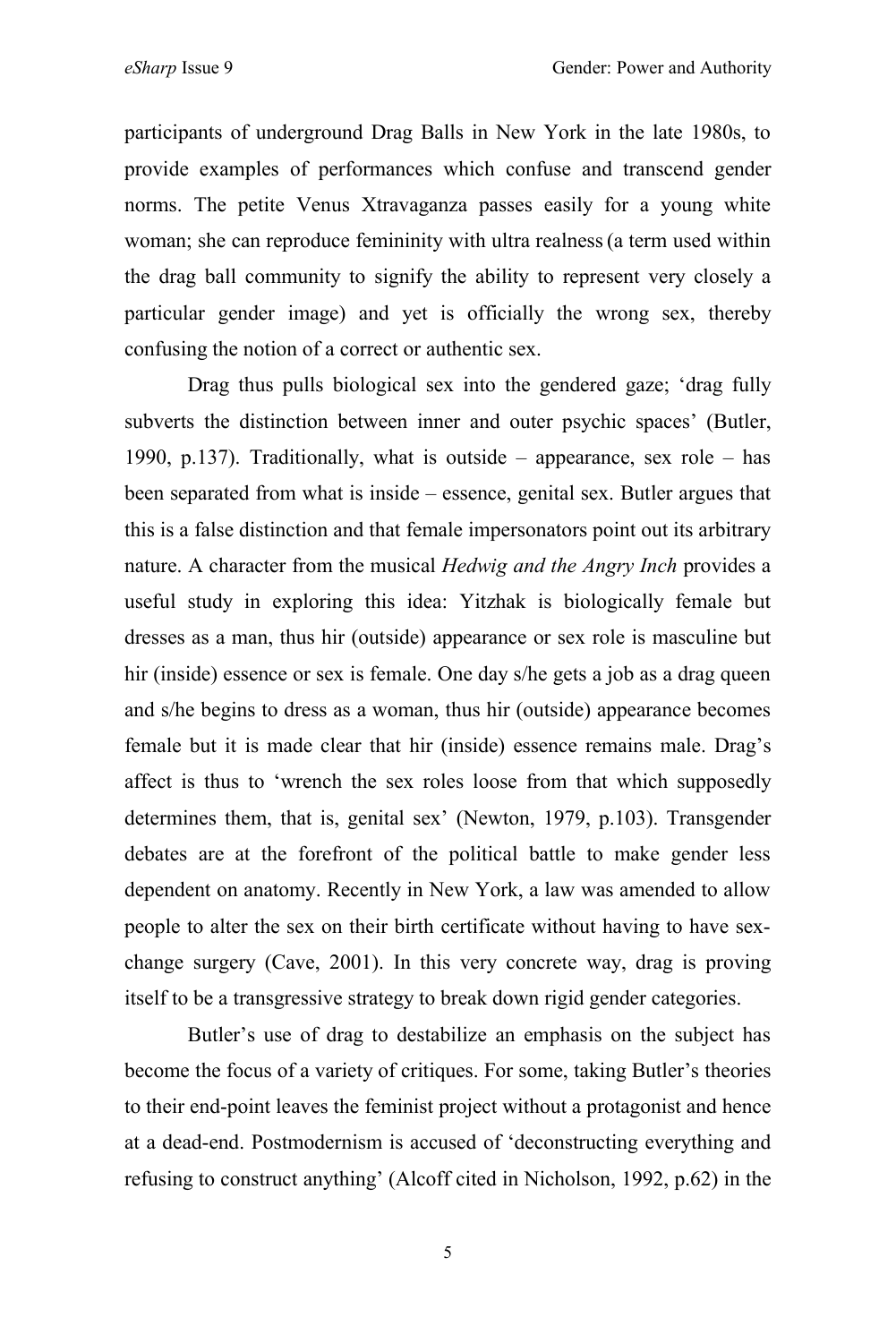way that it dissolves the identity of *woman* into the gendered expressions which create it and does not give back any base from which to launch practical political action. Benhabib (1995) worries that, if there is nothing behind our gender performance, we will never have the agency to initiate political change. However, these theorists potentially stand open to charges of essentialism as they attempt to define who is a woman and who is not.

Perhaps a more nuanced riposte to Butler's argument that drag can confuse gender oppression can be found in the writing of bell hooks (1992). She argues that there are power relations at work within a patriarchal society which affect the way we should view drag, namely that: 'To choose to appear as "female" when one is male is always constructed…as a loss, as a choice worthy only of ridicule' (hooks, 1992, p.145). She follows Butler in analysing *Paris is Burning* but presents a radically different interpretation. hooks sees the drag performances represented in the documentary as sustaining gender and racial oppression through the formulation of white, affluent femininity as the 'holy grail' of what it means to be a woman. As hooks argues, the 'combination of class and race longing that privileges the "femininity" of the ruling-class white women…does not provide a critique of patriarchy' (1992, p.147). Power is always at play, and recognition of this is evident in some of the testimonials from the drag queens in the documentary themselves. One experienced drag queen commented that he would never become a woman: 'just cause you get a pussy, don't mean life's going to be great' (Paris is Burning, 1990). This view reflects an acknowledgement that to live in the world as a woman means a certain loss of power (hooks, 1992, p.145). This point is also made by Harper (1994) who points out that the drag queens in *Paris is Burning* found it very hard to alter their fundamental social experiences outside the drag ball context. Butler's subversion can be seen as rather a limited rebellion which fails to subvert economic and material identities or change social actualities.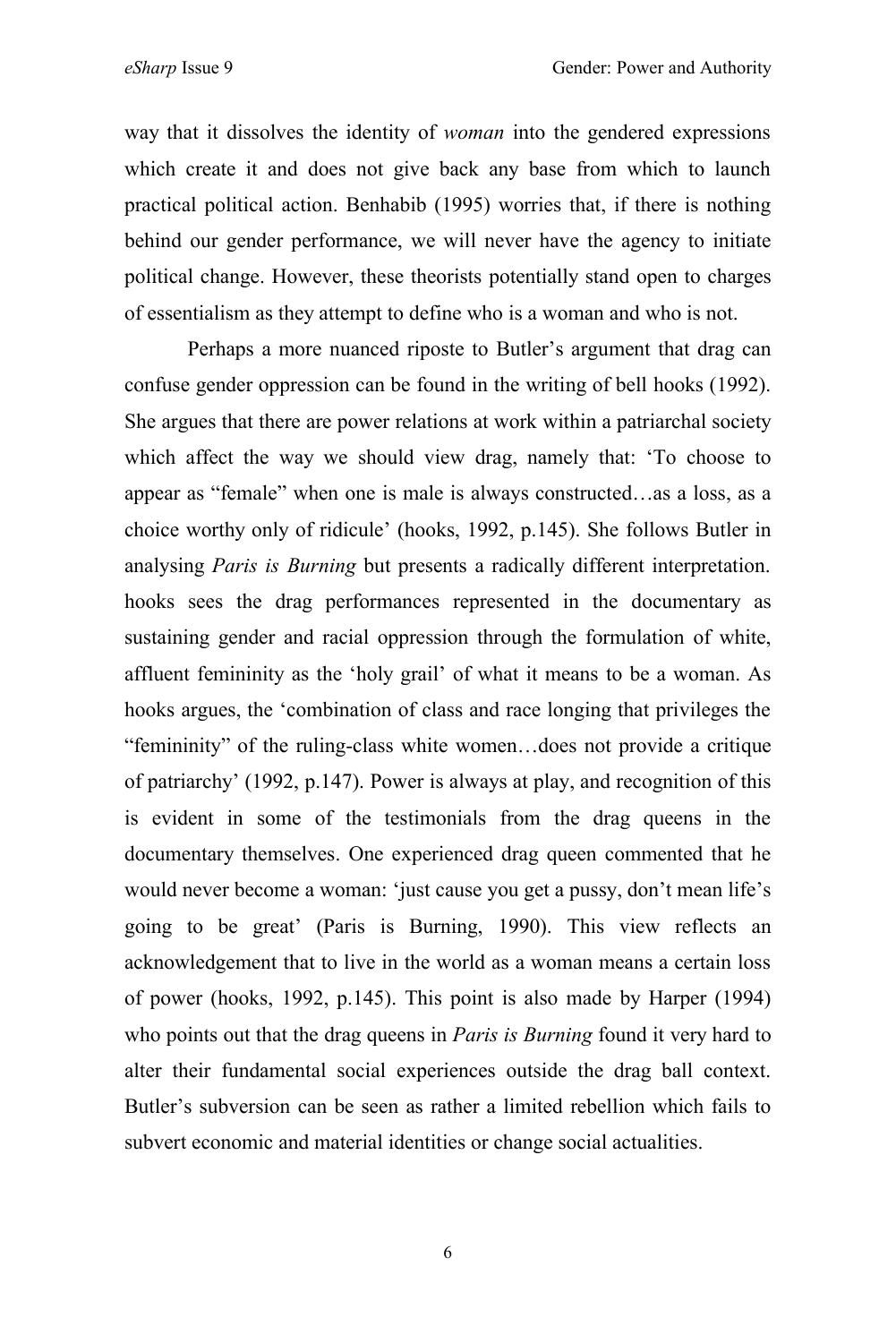Examples can be found in the analysis of drag to support the counter argument that drag fails to transgress traditional, patriarchal gender norms. Butler assumes that, when Venus Xtravaganza was murdered, she was killed for being transgendered. Another interpretation could be that Venus was killed for being a woman. Posing this interpretation highlights the danger that Butler's conception of drag may obscure the gendered and raced oppression that women experience through their less-favoured position in society. In Esther Newton's *Mother Camp* (1979) it is interesting to note that, off-stage, the more 'high-end' drag queens were rather conservative, middle-class men who usually kept their boxers on underneath their female clothing as a sign that they were still men *in costume*. In a sense, then, these drag queens fail to meaningfully represent femininity, as female gender is also constructed through the concrete social experience of being on the losing end of the power duality in society. hooks argues persuasively when she states that 'donning women's clothes displays no love or identification with women' but instead is a 'cynical mockery' (1992, p.147). When analysing drag, one has to be aware of the power relations that lie behind and within the performance which may lead to an amplification of gender oppression rather than a transgression of gender categories, something that Butler's early account of drag fails to do.

### **A Dizzying Accumulation of Narratives**

So far, it has been accepted that identity politics can be universalizing and reductionist, but that drag also has the capacity to be gender oppressive and should always be analysed with the effects of material social experiences in mind. We now move on to explore another strand of Butler's theory: that by making ontological judgements about which genders should be considered authentic, one is perpetrating a form of 'dehumanising violence' upon genders which are considered bogus (Butler, 2004, p.217). To live 'outside' the culturally acceptable boundaries of gender is a dangerous business, as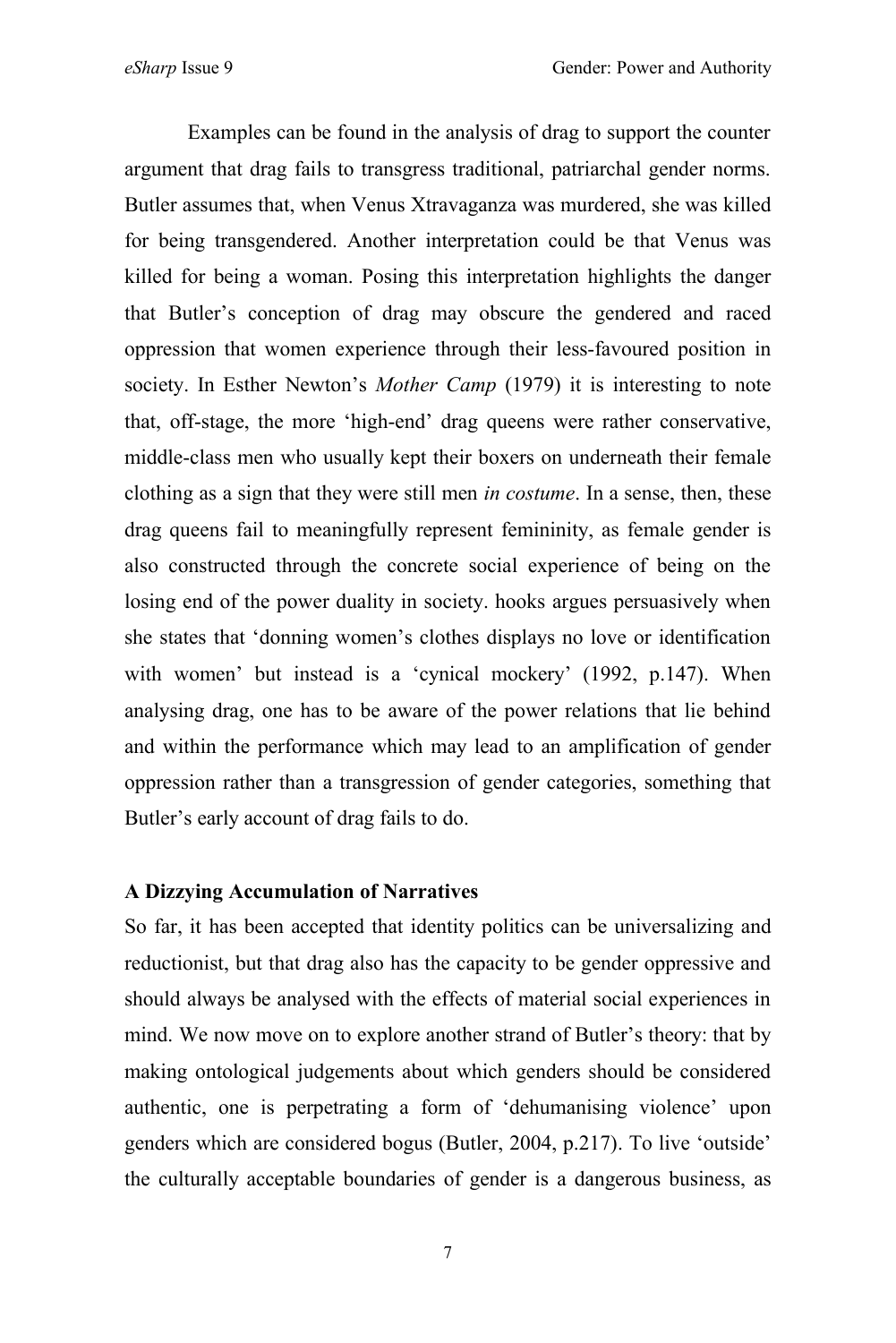can be seen in the lives of drag queens as described by Newton, documented in *Paris is Burning* and fictionalized in *Hedwig and the Angry Inch*. She argues that past feminist theory has 'created unity only through a strategy of exclusion' (Butler, 2004, p.206) by failing to see gender as only one identity among many others such as race, class, ethnicity, age and sexuality. This excludes women who do not identify themselves as women in the terms set out by feminist theory from other cultural positions (Butler, 1990a, p.325). Butler asserts that, by confusing gender norms, drag has the effect of 'proliferating gender configurations' (1990, p.146) and works to challenge the idea that it is only through the materialization of a coherent sex that one becomes culturally viable.

The lives of drag queens are symbols of the fantastic variety of gender identity which exists in the world. The disidentification displayed proudly by drag queens can, in Butler's eyes, facilitate a reconceptualization of gender (Butler, 1993, p.2). The moving image of Hedwig (the drag queen protagonist of the *Hedwig and the Angry Inch* who has neither a vagina nor penis) walking naked into the distance at the end of the film leaves the audience with the message that s/he is neither man nor woman and that this is okay. In another study of drag queens, *When the Girls are Men* (Taylor and Rupp, 2005), Sushi, a long time drag queen, talks about the fact that, after passing for a while as a woman, she realized that wanting to wear women's clothes did not mean she wanted to be a woman: it meant she wanted to be a drag queen. This recognition is eloquently summarized in the novel *Stone Butch Blues* by a fictional butch who had sex realignment to become a man:

I simply became a he – a man without a past. Who was I now – woman or man? That question could never be answered as long as those were the only choices; it could never be answered if it had to be asked. (Feinberg cited in Raymond, 1996, p.220)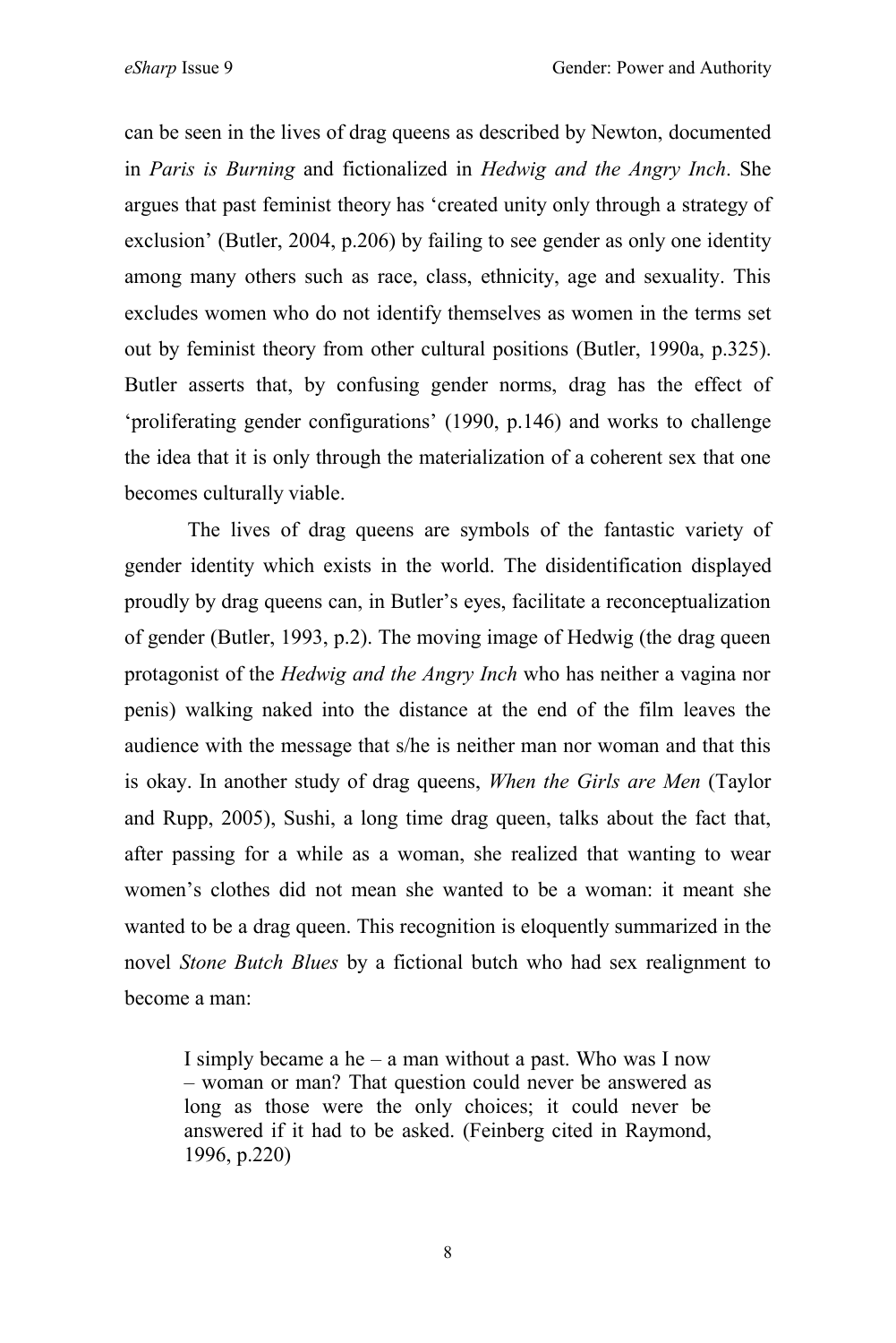Drag challenges the audience to accept gender diversity just as Butler prompts feminists to discard the category of *woman* in order to include in their theories 'the array of embodied beings culturally positioned as women' (Butler, 1990a, p.325). As Heyes (2003) argues, feminism needs to speak to and be spoken by more subjects than just men and women; there are a multitude of other identities such as bisexual, lesbian, gay, transsexual, transgender which all need to be engaged in political liberation. It is argued by Taylor and Rupp (2005) that drag can play a role in transgressing the punitively policed gender binary. They conducted focus groups with audience members at drag acts and asked them what they had taken away from the show. Many people felt that the labels 'gay', 'straight', 'female', 'male' didn't fit drag queens; there was a recognition of a transgression of these traditional distinctions. One audience member commented: 'the drag queens opened my eyes and my heart to the myriad of people that fill this earth' (Taylor and Rupp, 2005, p.2136). Drag clearly plays a part in building the number of visible subjects which do not fit into established male/female distinctions and, therefore, its performances provide a transgressive strategy towards allowing for a greater variety of positions to be articulated.

We cannot, however, take all gender expressions as equal. As hooks (1992, p.147) argues, the fact that white upper-class femininity is privileged in *Paris is Burning* undermines the transgressive quality of the performance. There is a need to retain critical awareness of material actualities when exploring the way gender is expressed through drag, in order to analyse whether the new narratives accumulated are transgressive or whether they simply perpetuate gendered and raced oppression. As Heyes argues, it is unhelpful to have a laissez-faire account of gender, as this ignores the fact that some gender expressions hold stigmatized conceptions of women in place (2003, p.1096). There is a need to be more discerning about different types of drag when analysing it as a transgressive strategy. The humour expressed in many mainstream drag acts (Dame Edna Everage, RuPaul, Lily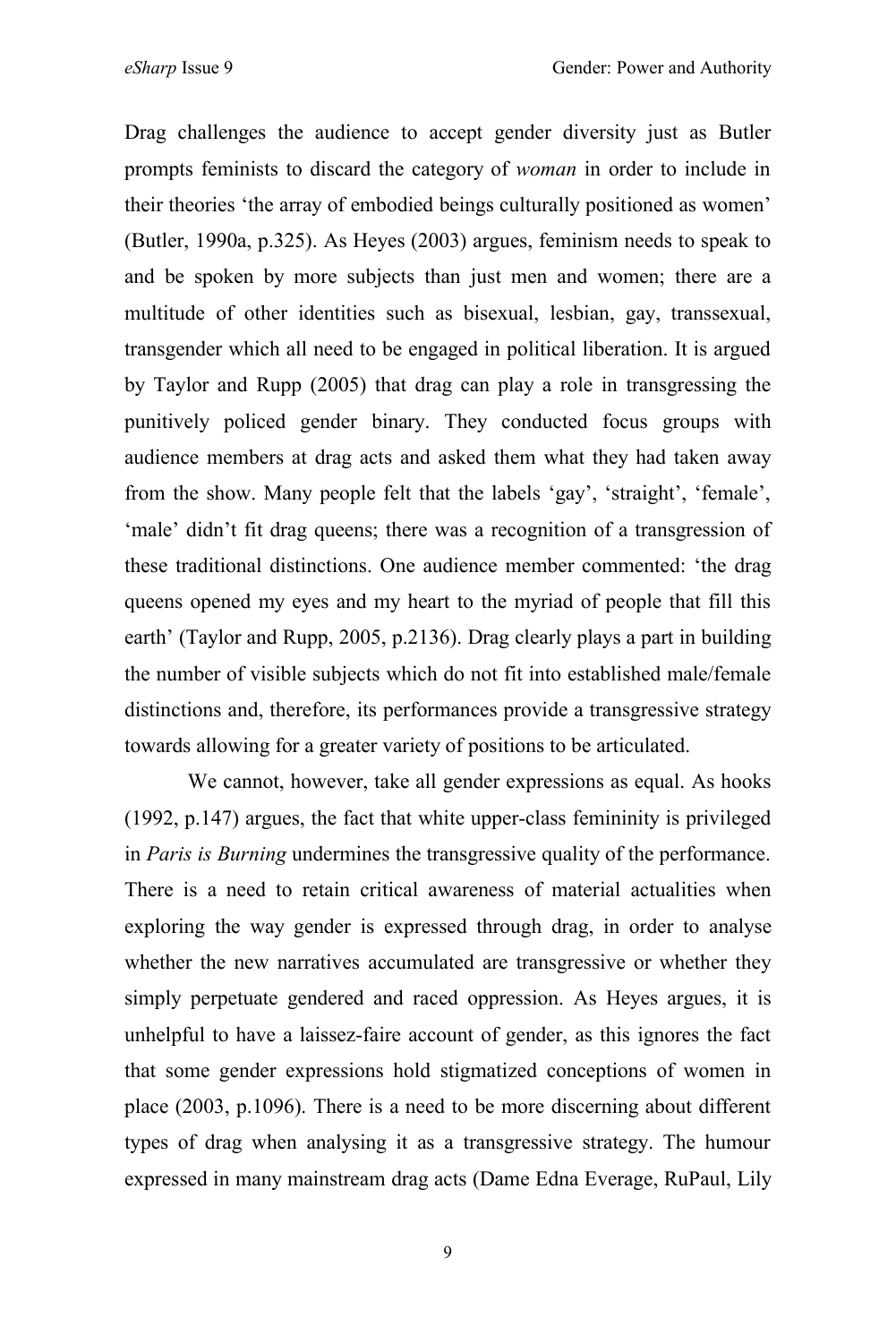Savage) is conservative and presents an image of women which is stereotypical to the point of insult. The light entertainer Lily Savage's act includes lines such as 'I'm sick of fellas. Think I'll become a lesbian. At least you get to wear flat shoes' (Geocities, 2006). Savage's act does not create space for progressive narratives, but is in fact conforming entirely to chauvinist and elitist representations of a working-class woman. Savage's presentation emphasizes selective feminine identities (big hair, short skirt, loud mouth) and hence his mocking replication reinforces classed and gendered stereotypes of women. Savage is not asking anyone to question the labels they apply to people or their conceptions of real and unreal genders, s/he is simply asking them to laugh at the idea of a man in ridiculous female clothing; in short, Savage is a clown, not a pioneer.

Drag has the capacity to illustrate how limiting discussion of gender to the binaries male and female is oppressive, but these same gender binaries can be perpetuated and confirmed by drag. Here again, we have come to an acceptance of the ambiguities raised by drag, but also a recognition that those ambiguities are qualified by the inability to escape gender hierarchy, even among drag queens.

### **The body as a battleground**

The body has often presented as 'prior to signification' (Butler, 1990, p.130), but drag illuminates the body and calls it 'disputed territory'. The body ceases to be a passive, natural surface upon which gender meaning is inscribed and instead becomes a site for 'denaturalized performance that reveals the performative status of the natural itself' (Butler, 1990, p.146). Butler uses drag as evidence that the sexed body is not a natural entity, but only becomes sexed as part of a discourse, or in Butler's words, 'through a series of exclusions and denials' (1990, p.135). Drag becomes political through the body; it disorders the imposition of cultural coherence onto bodies. That the body is a site of contention is made clear in the debate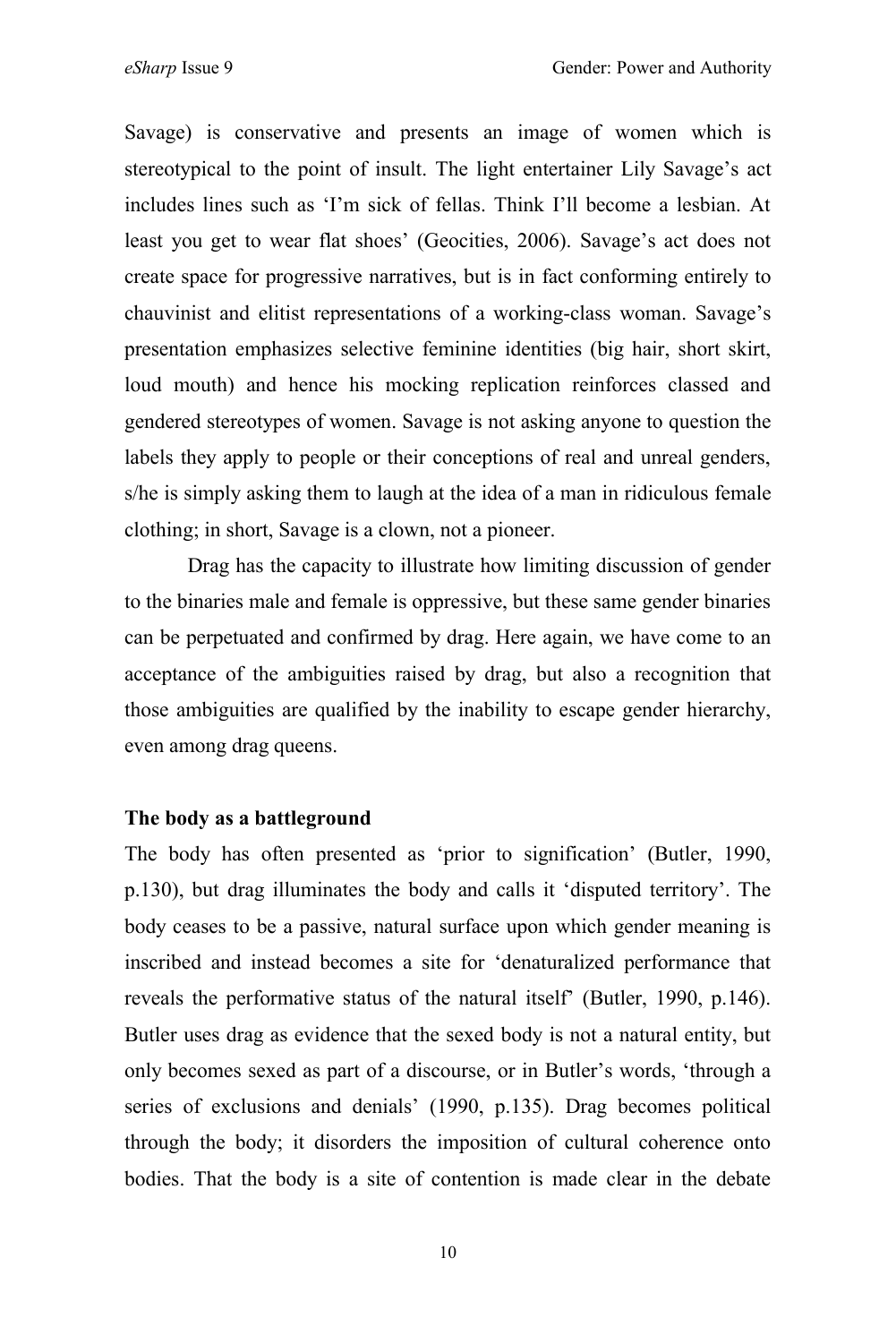surrounding the physical body of drag queens described by Taylor and Rupp (2005). A local drag queen had breast implants and subsequently spent most of hir shows bare breasted. This provoked anger from some in the local drag community who claimed s/he had ceased to be a gender-bender and had become a 'tittie queen' and nothing but a 'sex kitten' to the audience (Taylor and Rupp, 2005, p.2137). It was argued that the only way s/he could now make a political statement was through the exposure of hir male genitalia. Drag derives subversiveness from a mismatch between sex role and genital sex: the disordering of bodily coherence. By having breast implants, the drag queen was undermining the political statement made by drag: you do not have to have the body of a woman to be gendered as a woman. Another drag queen from the community commented 'a drag queen is somebody who knows he has a dick and two balls' (Taylor and Rupp, 2005, p.2120).

So drag can be a transgressive strategy that works to make the female body politically relevant and denaturalized, but in its eagerness to do so, we might pose the question, does drag actually obscure the materiality of the body and thus create new ways to oppress women's bodies? Biddy Martin remarks that Butler 'fails to make the body enough of a drag on signification' (1994, p.110). By this, she means that the body is more concrete and significant than Butler takes account of. Butler expects the body to be infinitely flexible, but the body still has an incredible hold upon sex role, even within drag culture. Newton (1979) talks of how important a part of the drag queens' costumes breasts are, the phrase 'shows up' often being replaced by 'tits up' (1979, p.102). Senelick (2000) tells of how, in drag performance, nakedness is about the removal of stigma and that the body in this sense symbolizes natural basic humanity: 'In drama, particularly with a gay theme, the display of the penis is now the token of authenticity' (Senelick 2000, p.495). Drag may not move us any further away from the essentialization of the sexed body, as Butler wishes.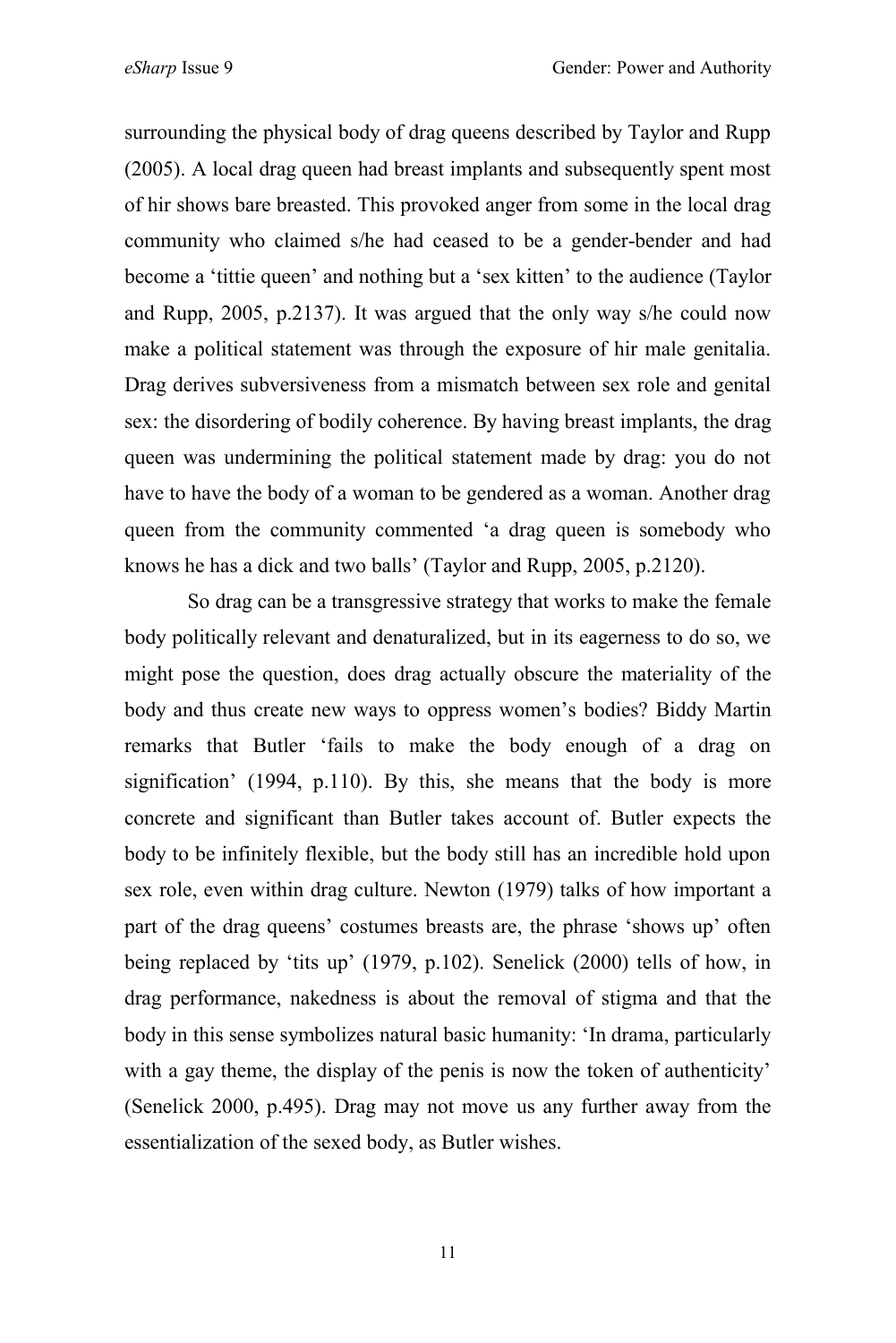Further, Martin worries that, by viewing the female body as plastic, 'queer sexuality projected onto the female body becomes its own trap' and, as a consequence, 'operations of misogyny disappear from view' (1994, p.109). To elaborate, Martin's suggestion is that, as the female body becomes a site of inscribed meaning and parody, the actualities of power that act upon the feminine body to give it its form and significance may become obscured. Bordo offers a similar argument in her article 'Gay Men's Revenge' (1999), through an analysis of commercial images of feminised men. She claims that the aesthetics of masculinity are changing to become more feminine; gay men are *doing femme* better than many women. Butler might view this as a transgressive step, but Bordo takes a different interpretation, arguing that these images are colonizing femininity and are putting even greater pressure on both men and women to trim and preen their bodies towards 'perfection'. A striking analogy for these ideas is found in *Paris is Burning* when you see a ball participant teaching a class full of young New York women how to walk and conduct themselves like catwalk models. Although the politicisation of the body through drag can be used as a transgressive strategy, it is important that this process does not work to obscure, or more worryingly perpetuate, the current impositions on women's bodies.

## **Disordering Compulsory Heterosexuality**

An important function of drag, and the final one to be discussed here, is its ability to 'challenge compulsory heterosexuality and its central protagonists "man" and "woman" (Butler, 1990, p.136). Compulsory heterosexuality is established within society through the opposition of masculine and feminine; men are masculine, and so can only desire females, who are necessarily feminine and thus any situation where desire does flow from biological sex, and hence the 'correct' gender, is ruled out. Or, as Butler puts it: 'enacted desires create the illusion of an interior and organizing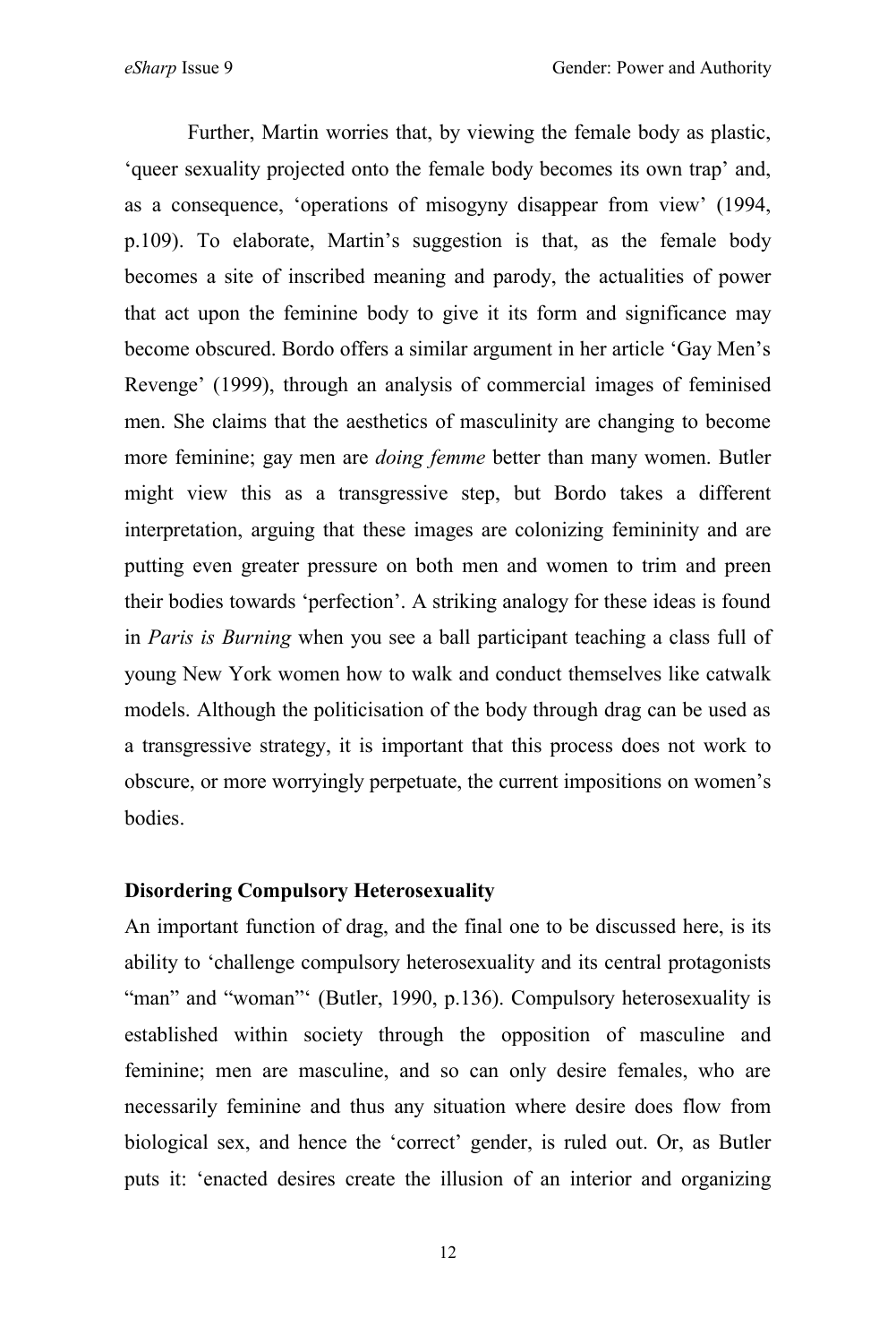gender core, an illusion discursively maintained for the purposes of the regulation of sexuality' (1990, p.136). The second wave feminist promotion of a continuous line between sex and gender maintains this dual matrix and thus 'conceals the gender discontinuities that run rampant within heterosexual, bisexual and gay and lesbian contexts' (Butler, 1990a, p.337). Sex is not binary, as Flax (1987) illustrated through her critique of the traditional feminist emphasis on female sexuality as an expression of male domination that leaves other forms of sexual experience inexplicable.

By confusing gender distinctions, drag undermines the assumption that desire derives from gender and sex in such a restrictive manner. For instance, Taylor and Rupp tell of how drag queens got people up on-stage and asked them if they were 'cocksuckers' or 'pussylickers'. In using terms which usually refer to same-sex sexual acts, the drag queens 'mobilized a thinking of what those categories mean' (Taylor and Rupp, 2005, p.2121), uniting and dividing peoples' sexuality in a way different from that allowed under compulsory heterosexuality. Performers of drag challenge the audience to categorize their sexuality; drag's transgressive quality can be seen in the audiences' failure to do so. A statement from a drag king is illuminating: 'straight women are afraid of us, straight men don't know *what* to do with us and gay men are frustrated because they can't have us' (Senelick, 2000, p.494). The drag queens documented in *Paris is Burning* transgressed sexual binaries in another important way. Through the establishment of protective and sustaining 'Houses', they created new forms of 'community' and facilitated a resignification of the family. This clears a path for new relational norms and ways of organizing society that do not follow binary fault-lines.

Raymond (1996) provides a critique of this interpretation of drag. She argues that drag is not about transgressing sexual binaries, but is merely a further conformity to sex roles; in short, drag is about turning other men on. She points out that the number of transgendered people using hormones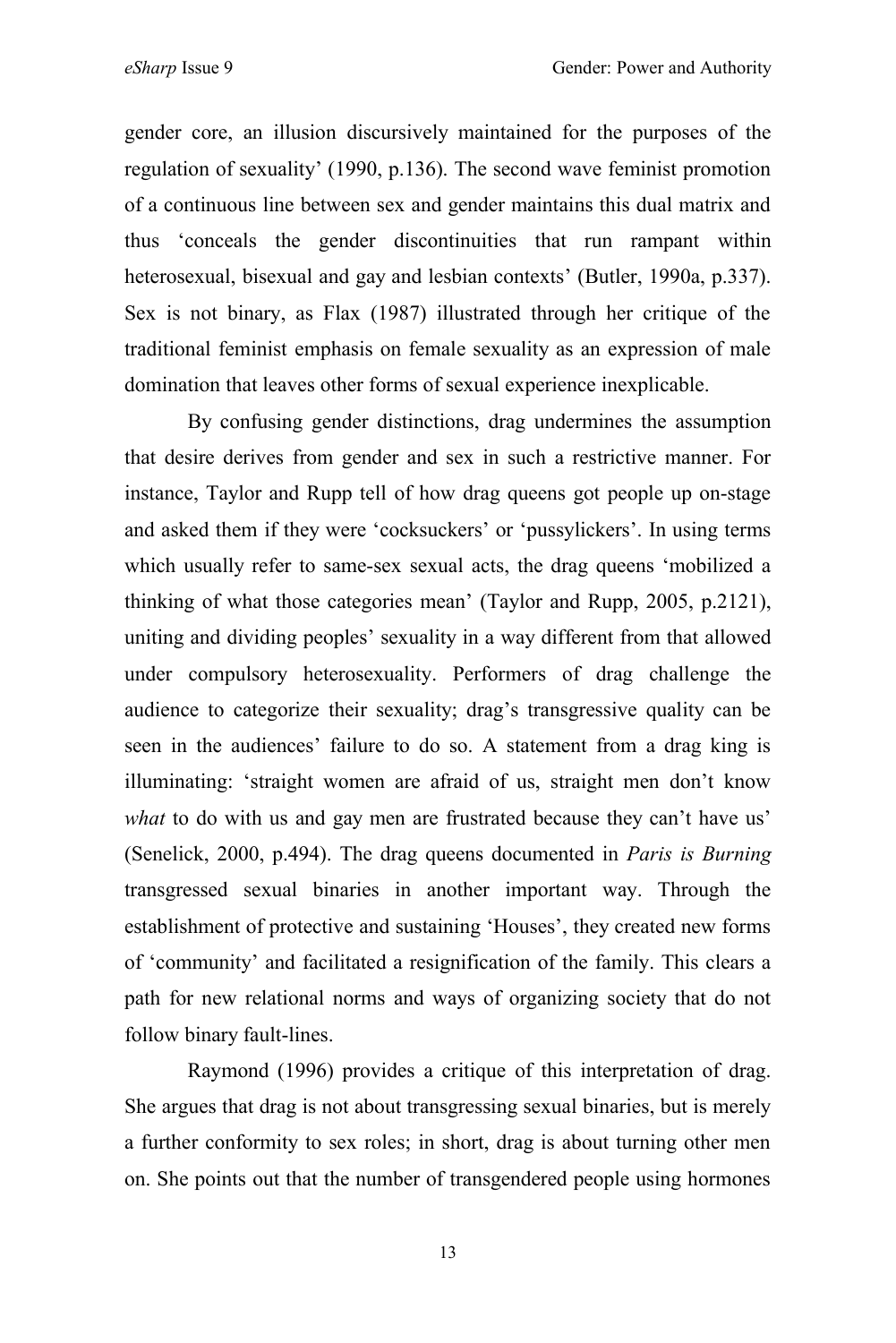and having breast implants is rising and she attributes this to a desire to appear attractive to men as ultra feminine women (Raymond, 1996, p.216). Drag, then, ceases to be a transgressive strategy and becomes instead about the appropriation of female sexuality. For some ball participants in *Paris is Burning,* becoming physically more like a woman did seem to be aspired to and this was linked-into becoming more sexually attractive to men. Hence, drag distances itself from women, as its engagements are exclusively male. However, Butler recognizes this criticism and replies to it by comparing the argument to saying that butch lesbianism is just the displacement and appropriation of men (Butler, 1993, p.127). She therefore exposes Raymond's critique as simply re-inscribing the heterosexual matrix. In summary, drag can be an important transgressive strategy to disorder compulsory heterosexuality within society, although we do have to be aware of how far drag is creating new avenues of desire or simply generating new forms of homosexual desire.

#### **Conclusion**

Drag can be performed so as to illuminate the 'transferability of the attribute' *woman* and thus to liberate women from this oppressive category (Butler, 2004, p.214). Just as easily, however, drag can be performed so as to mock this category, amplifying and re-instating its defining features. Through an initial argument that the subject is unstable, but that power imbalances are still relevant when exploring identity, I have argued that drag can contribute to the elevation of progressive gender expressions. However, I recognize that not all gender expressions are equal. Therefore, the claim that drag can politicize the body is bordered by awareness of the potentially regressive impact of that process on the material female body. Similarly, an understanding of the reflexive and recursive quality of drag indicates that transgressive confusion of the binary system of sexuality may involve the appropriation of feminine sexuality.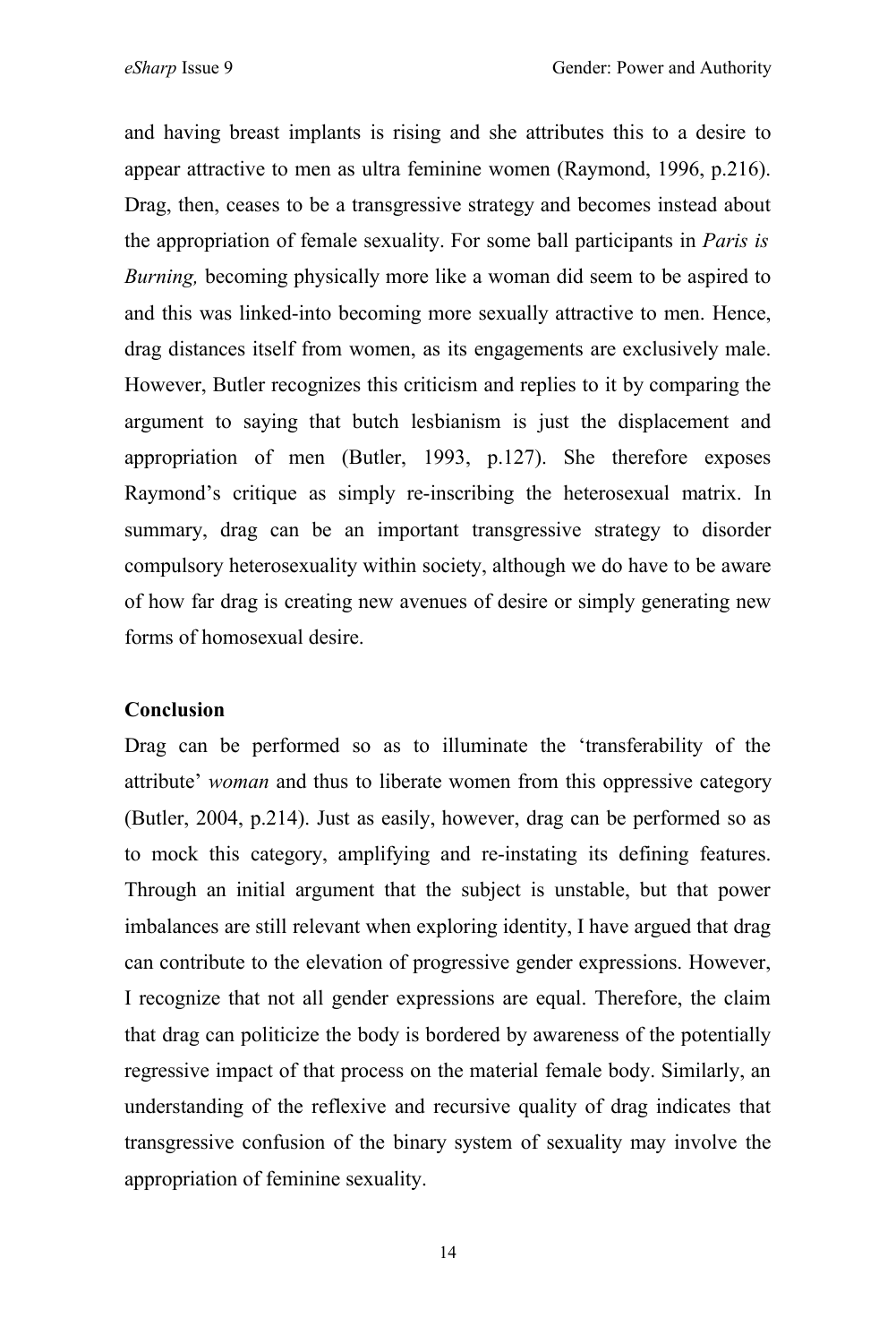Butler's argument that drag is a transgressive strategy, as laid out in *Gender Trouble*, therefore fails to be discerning enough about the form drag should take and, more importantly, glosses over the fact that most drag takes place within a hierarchically gendered context. As such, I find myself in agreement with Bordo when she states that the male/female binary distinction, though a social construction, still has profound consequences for women's experiences, concluding in opposition to Butler that: 'In a culture that is in fact constructed by gender duality…one cannot simply be human' (1990, p.153). In subsequent works, Butler clarifies and qualifies her position; she admits that 'there is no necessary relation between drag and subversion' and that it can also be used in the service of 'reidealisation' (1993, p.125). She concludes, as do I, that '[a]t best…drag is a site of a certain ambivalence'.

Although drag as a strategy is not sufficient to transcend gender oppression, it is still a fascinating area of gender ambiguity and has consequences for future strategies in the way that it exposes assumptions and exclusions in feminist theory and demands contemporary feminists to be more flexible and inclusive. Drag illuminates the fault lines of patriarchal society by showing that there is nothing natural or essential about gender expressions; if there were, these disloyal expressions would not exist. However, by its reflective focus on certain presentations of gender, drag shows the continued importance of cultural hierarchies. Employing this new reading of the significance of drag to feminist discourse, one can re-interpret the drag ball participants in *Paris is Burning* as simultaneously both symbols of the instability of gender categories and victims of patriarchal culture. Their performances show that the rules can be broken, but the manner in which they are challenged proves their persistence. The significance of drag is in its ability to expose gender hierarchies as artificial and denatured, but it remains an uncomfortable strategy because it expresses persistent cultural myths about the representability of women. However, to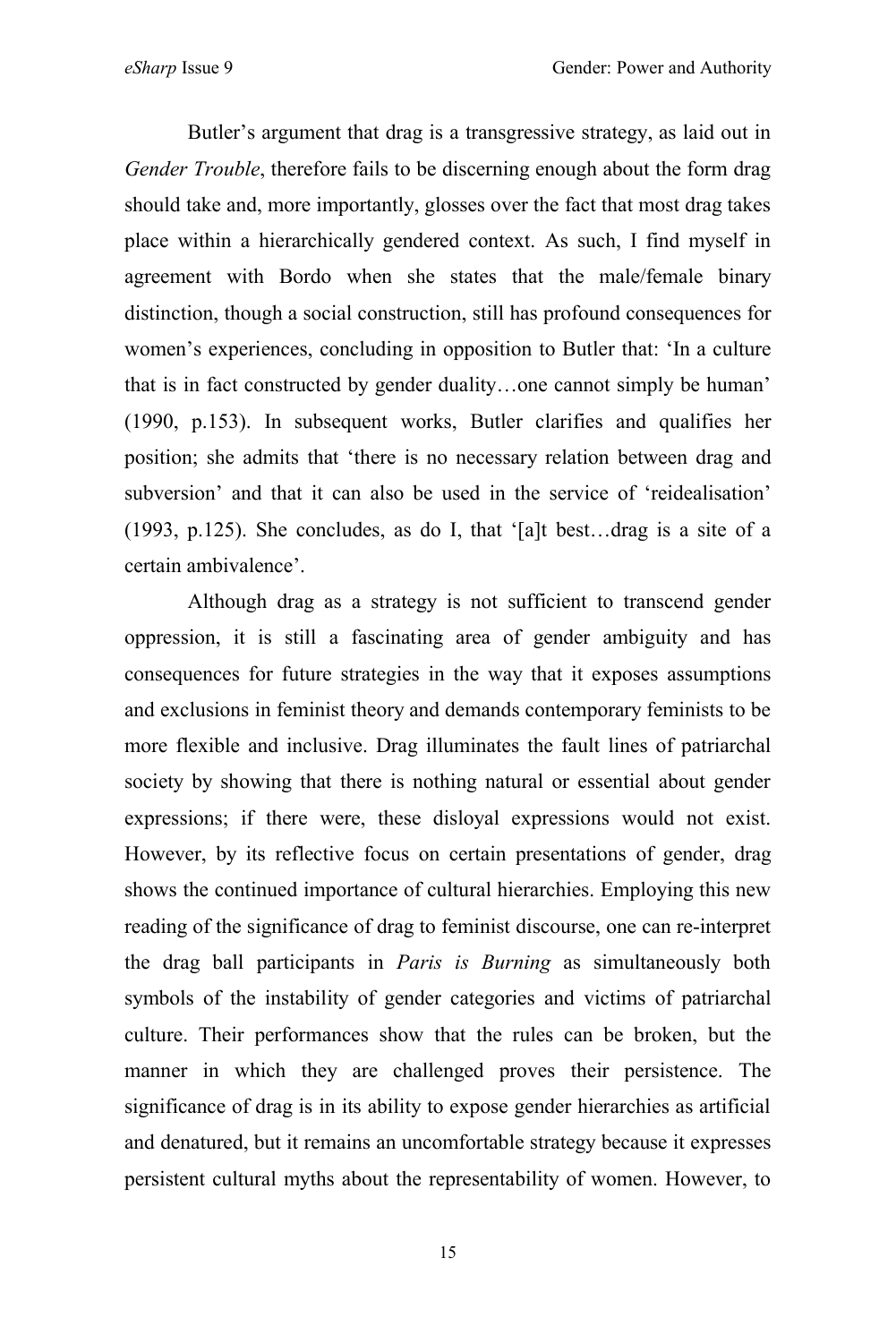simply dismiss drag as regressive is to shoot the messenger and ignore the cultural hierarchies that make drag so problematic.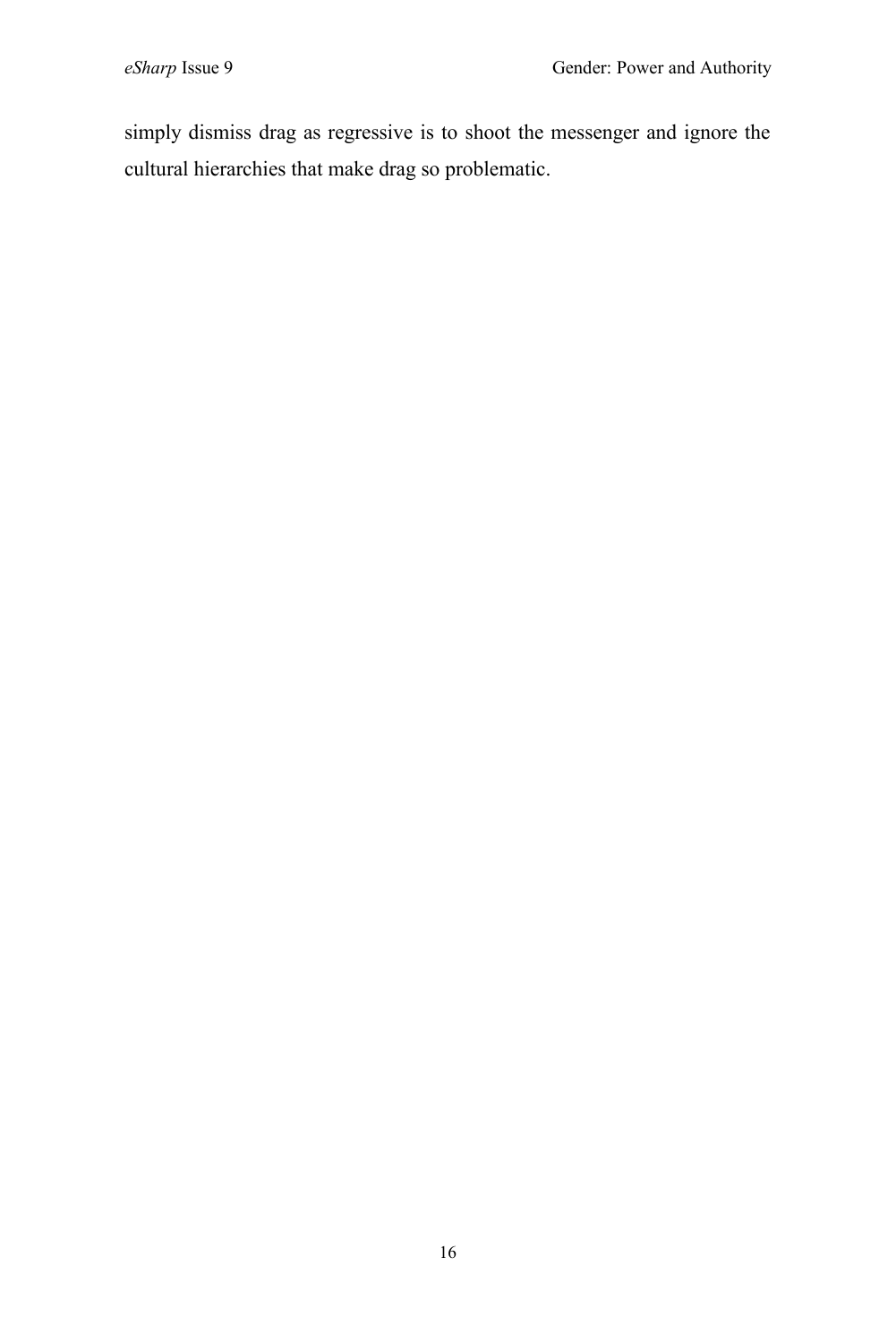## **Bibliography**

Benhabib, S., 1995. 'Feminism and Postmodernism', in Benhabib, S., (ed.), *Feminist Contentions: A Philosophical Exchange.* New York: Routledge, pp.17-35.

Beauvoire, S., 1953. *The Second Sex*. London: J. Cape.

- Bordo, S., 1990. 'Feminism, Postmodernism and Gender-Scepticism', in L. Nicholson (ed.), *Feminism/Postmodernism.* New York: Routledge, pp.133-157.
- Bordo, S., 1999. 'Gay Men's Revenge', *Journal of Aesthetics and Art Criticism*, 57 (1), pp.21-25.

Butler, J., 1990. *Gender Trouble*. London: Routledge.

- Butler, J., 1990a. 'Gender Trouble, Feminist Theory, and Psychoanalytic Discourse', in L. Nicholson (ed.), *Feminism/Postmodernism.* New York: Routledge, pp.324-341.
- Butler, J., 1993. *Bodies That Matter*. London: Routledge.
- Butler, J., 2004. *Undoing Gender*. London: Routledge.
- Cave, D., 2001. 'New York Plans to Make Gender Personal Choice', *New York Times* [internet]; 07 Nov. http://select.nytimes.com/gst/abstract.html?res=F1061EF93A5B0C7 48CDDA80994DE404482 (01 November 2006).
- Edwards, T., 1994. *Erotics and Politics: Gay Male Sexuality, Masculinity and Feminism.* London: Routledge.
- Flax, J., 1987. 'Feminism and Gender Relations in Feminist Theory', *Signs*, 12 (4), pp.621-643.

Geocities, *Lily Savage Archive*.

http://www.geocities.co.uk/lilysavage/quotes.html (03 October 2006).

Gilligan, C., 1982. *In a Different Voice: Psychological Theory and Women's Development*. Cambridge: Harvard University Press.